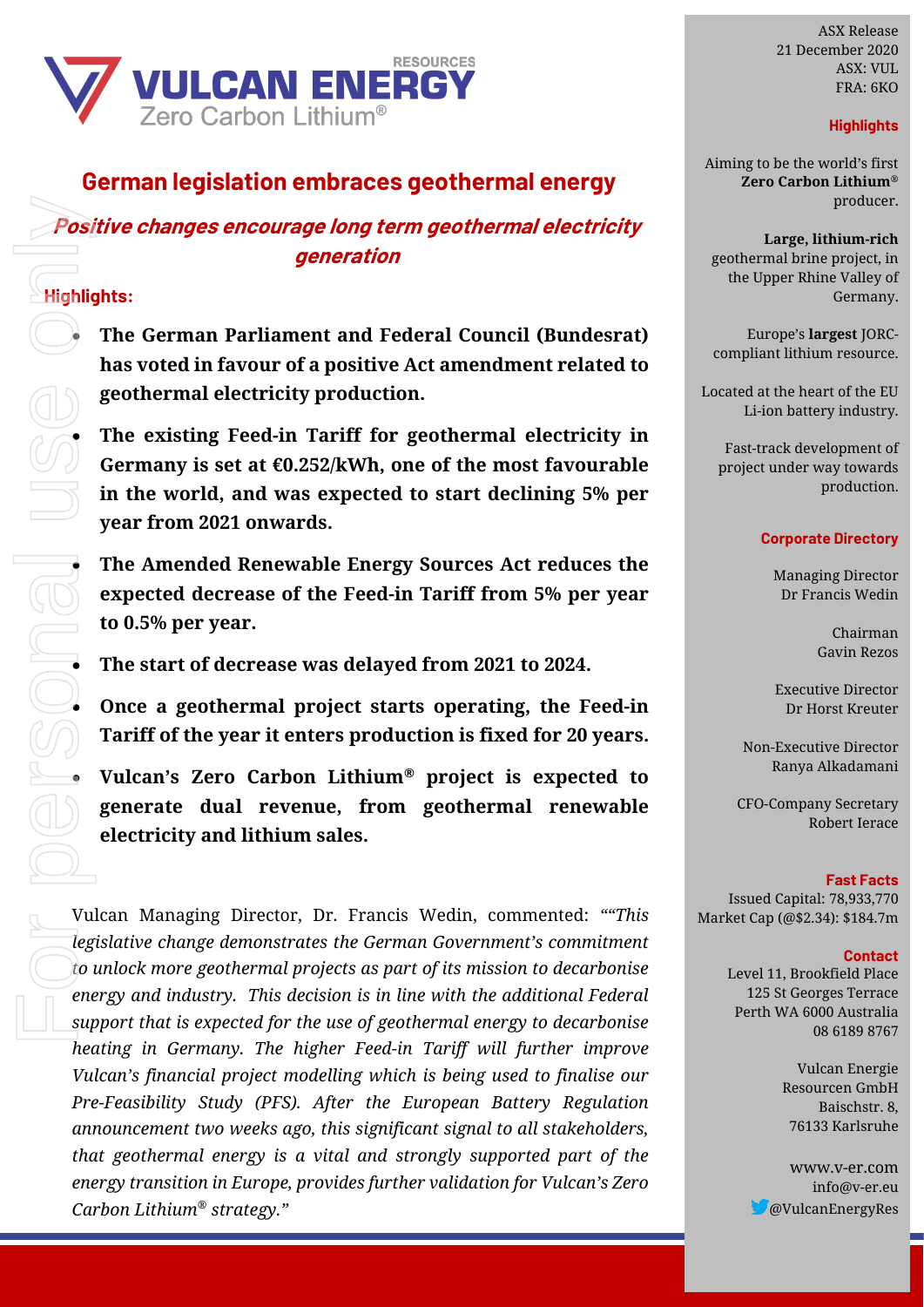

## **Recent activities by the Company (https://v-er.com/investor-centre/asx-announcements/):**

- Ortenau updated Indicated and Inferred Resource.
- European Commission Regulation on batteries  $\&$  CO<sub>2</sub> footprint.
- Taro updated Indicated and Inferred Resource.
- Taro license grant and increased global Mineral Resource Estimate.
- Appointment of lithium, chemistry & automotive experts to the Executive Team.
- Excellent recoveries of over 90% from lithium extraction test work on Upper Rhine Valley brine.
- Securing EU backing support package into the Vulcan Zero Carbon Lithium® project.

# **About Vulcan**

*Vulcan Energy Resources is aiming to become the world's first Zero Carbon Lithium***®** *producer, by producing a battery-quality lithium hydroxide chemical product with net zero carbon footprint from its combined geothermal and lithium resource, which is Europe's largest lithium resource, in the Upper Rhine Valley of Germany. Vulcan will use its unique Zero Carbon Lithium***®** *process to produce both renewable geothermal energy, and lithium hydroxide, from the same deep brine source. In doing so, Vulcan will address lithium's EU market requirements by reducing the high carbon and water footprint of production, and total reliance on imports, mostly from China. Vulcan aims to supply the lithium-ion battery and electric vehicle market in Europe, which is the fastest growing in the world. Vulcan has a resource which can satisfy Europe's needs for the electric vehicle transition, from a zero-carbon source,*